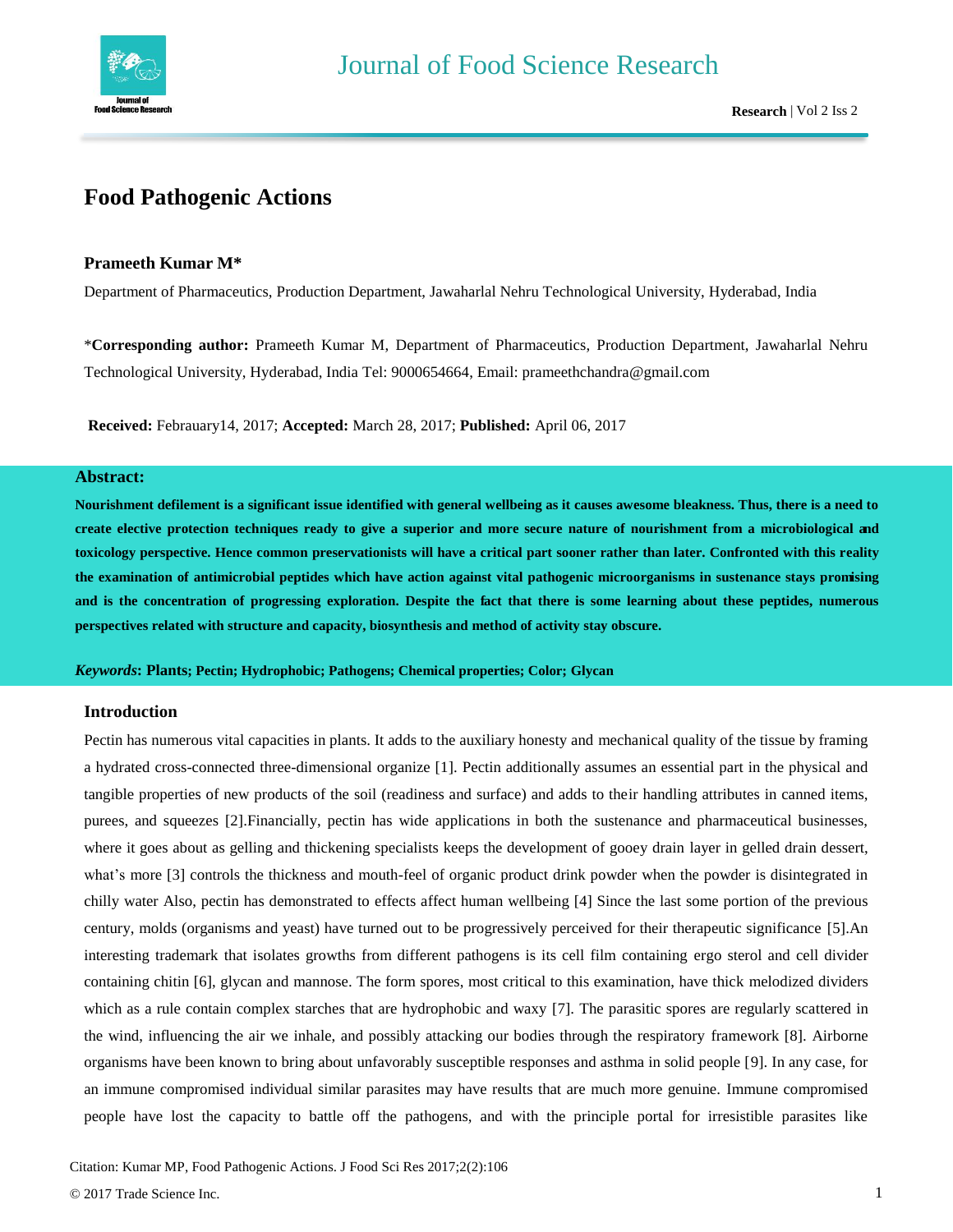Aspergilla's being inward breath [10], pioneering diseases are promptly encouraged, underscoring the restorative significance of contagious reviews, for example, this one [11]. Parasitic diseases are additionally a worry on the grounds that there is as of now no inoculation or prophylactic treatment accessible [12].

In 2012, the US Food and Drug Administration (FDA) and Center for Disease control and Prevention (CDC), discharged the discoveries of a multistate examination [13]. Concerning a flare-up of parasitic meningitis and different contaminations among patients who got polluted steroid infusions conveyed straightforwardly into the spine [14]. Parasitic species including Aspergilla's tubingenesis, Aspergilla's fumigates, Cladosporium and Penicillium species were found to have sullied the unopened vials of betamethasone, cardioplegia, and triamcinolone arrangements [15].

#### **Nourishment**

FBD flare-ups result in an extensive number of wiped out individuals and the "review" of nourishment items (withdrawal and substitution bunches of polluted sustenance items [16]. can diminish customer certainty, diminishing the interest for these items bringing about noteworthy monetary misfortunes for all parts of the store network [17]. Thusly, it is essential to secure the sustenance and shopper wellbeing by receiving great nourishment conservation procedures [18]. Along these lines, it is of essential significance, the scan for normal substances that show particular antimicrobial exercises and, most importantly, that convey elective components of activity accessible to the concoction additives [19]. Among these substances, antimicrobial peptides (AMPs) rose as a fascinating option, since its demonstration by components whereby pathogens may scarcely create resistance [20-25]. Likewise, the AMPs have high specificity to their objective cell and can be utilized as a part of mix with other antimicrobial specialists. The AMPs are viewed as an essential piece of inborn resistance and the primary line of guard against attacking microorganisms [26-30]. The greater parts of these AMPs are cationic and hydrophobic and follow up on the cytoplasmic film of target cells, bringing about them passing. Be that as it may, some of these AMPs have other target locales of activity, for example, cell divider, hydrolyzing it [30-35].

#### **Food Packaging**

The kind of sustenance bundling utilized likewise assumes a critical part in HPT [36]. At present, a few unique sorts of bundling are being used for HPT, similar to plastic stomacher sacks, sterile tubes, polyester tubes, polyethylene pockets, nylon cast polypropylene pockets and different other adaptable pocket frameworks, the physical and mechanical properties of the material incredibly impacts the adequacy of HPT on the sustenance material [37-40]. The bundles must be able to keep any disintegration in the item quality amid HPT and magnificent coordinationought to be connected to disperse the weight treated items. Nourishments to be dealt with by HPT might be either mass or exclusively (buyer) bundled before or after (direct) preparing [40-45]. He additionally expressed that the nearness of headspace must be kept as little as conceivable in light of the fact that air and different gasses are compacted to zero volume under high weight, leaving misshaping strains on the bundles [46-48]. Subsequently, each bundle ought to be tried for allowable headspace since headspace can't be kept away from in pragmatic circumstances. Film obstruction properties and auxiliary attributes of polymer based bundled material were influenced when treated at 400 MPs for 30 min at 25°C temperature [49-55].

Just about 90% of corn, soybeans and cotton developed in the United States are created from hereditarily altered seeds (GMO). Since such a large number of sustenance's contain high-fructose corn syrup, corn-starch or soybean oil items, GMO marking will be a gigantic errand and have wide effect on nourishment producers, nourishment ventures and shoppers among others. GMO sustenance generation is a framework that frequently incorporates the utilization of herbicide resistance seeds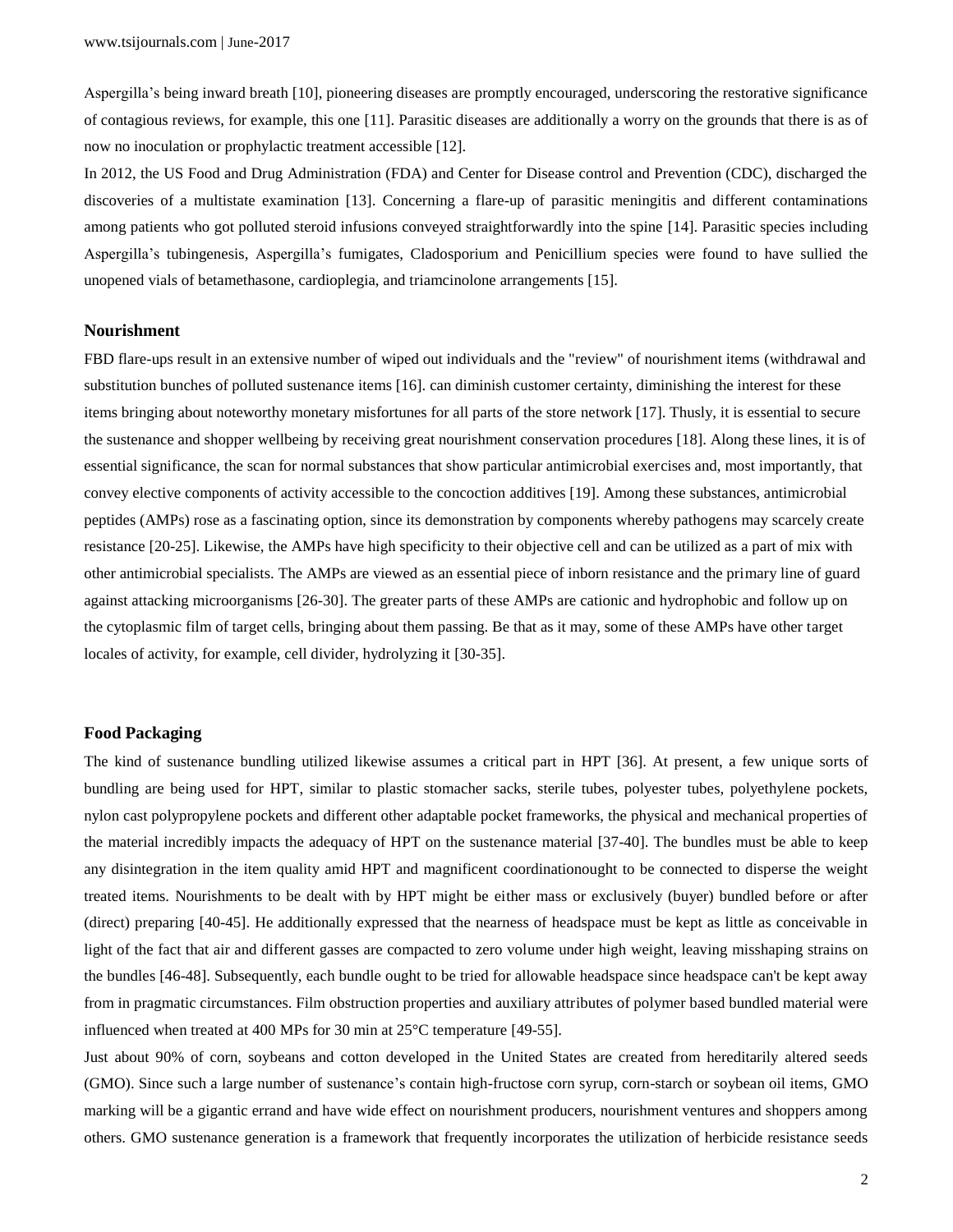and broad utilization of particular herbicides to slaughter all plants and weeds aside from the GMO trim. It is these herbicides that raise a few worries among the customers, naturalists, and protectionist [56-60].

The post-preparing tainting is one of the significant reasons for foodborne sickness and the related nourishment item reviews; a noteworthy general medical problem and a monetary weight for the sustenance business [61-62]. In this way, post-handling antimicrobial intercessions are picking up centrality so as to control the development of microscopic organisms that defile the sustenance item after the essential deadly treatment. Bundling of sustenance is one of the last strides in nourishment handling before capacity and utilization and hence is a basic stride for joining antimicrobial systems particularly to control the postpreparing defilement [62-65]. Antimicrobial bundling is a promising type of dynamic bundling to enhance wellbeing and timeframe of realistic usability of sustenance items. In antimicrobial bundling, specialists might be covered, joined, immobilized, or surface changed onto bundling materials [65-68]. Many mixes, for example, natural acids, bacteriocins, compounds, flavors and polysaccharides (chitosan) have been attempted in antimicrobial bundling with shifting level of achievement [68-70].

## **Conclusion**

The consequences of the review recommend that zones with high vegetation or nearness of vegetables had the most noteworthy airborne shape checks. Indoor ventilated areas, routinely cleaned, and very much looked after structures [71-73]. demonstrated the most reduced form checks. Despite the fact that the discoveries of this review did not decide the nearness of irresistible airborne shape spores at basic sickness bringing about levels, various areas around St. Kitts yielded spore tallies sufficiently high to be resolved inadmissible conditions for the immune-compromised individual [74-76]. This review ought to end up noticeably an antecedent model to catch up studies observing air quality with the end goal of guaranteeing that the air we inhale contains an insignificant level and amount of form [77-78]. Such reviews would add to a more beneficial populace on St. Kitts and somewhere else, and help avoid conceivable related malady, especially among more powerless people or those with hypersensitivities to high shape number noticeable all around [78-82]. Also, it is imperative to know about form check to guarantee additional safety measures for legitimate nourishment safeguarding, as even sustenance stuffs kept in fridges end up noticeably rotten if not immediately expended [83-85].

Verification recommends that ladies' hormones are sensitive to imperativeness openness, suggesting that too much couple of calories or starch can realize clumsy nature [86-87]. Such uneven characters can have exceptional outcomes, including crippled wealth, low slant and even weight get. In any case, most verification prescribes these effects are generally observed just in ladies on a whole deal, low-starch eat less carbs (under 50 g for consistently). Everyone is particular, and the perfect starch utilization changes fundamentally between individuals [88-90]. There is no one size-fits-all course of action in sustenance. A couple people work best on a low-sugar consume fewer calories, while others work best on a direct to highstarch slim down. To comprehend what works best [91-93].

The relative high scores of delicacy and Juiciness in the example with substitution levels 15% might be because of high water official of these specimens. Judge et al. [94-95] showed that huge numbers of the physical property of meat incorporate shading; surface and solidness of crude meat, Juiciness and delicacy of cooked meat are somewhat subject to WHC. What's more, say that the segment of water present in free shape and the capacity of meat to tie water and components that expansion this capacity will expand succulence [96-100].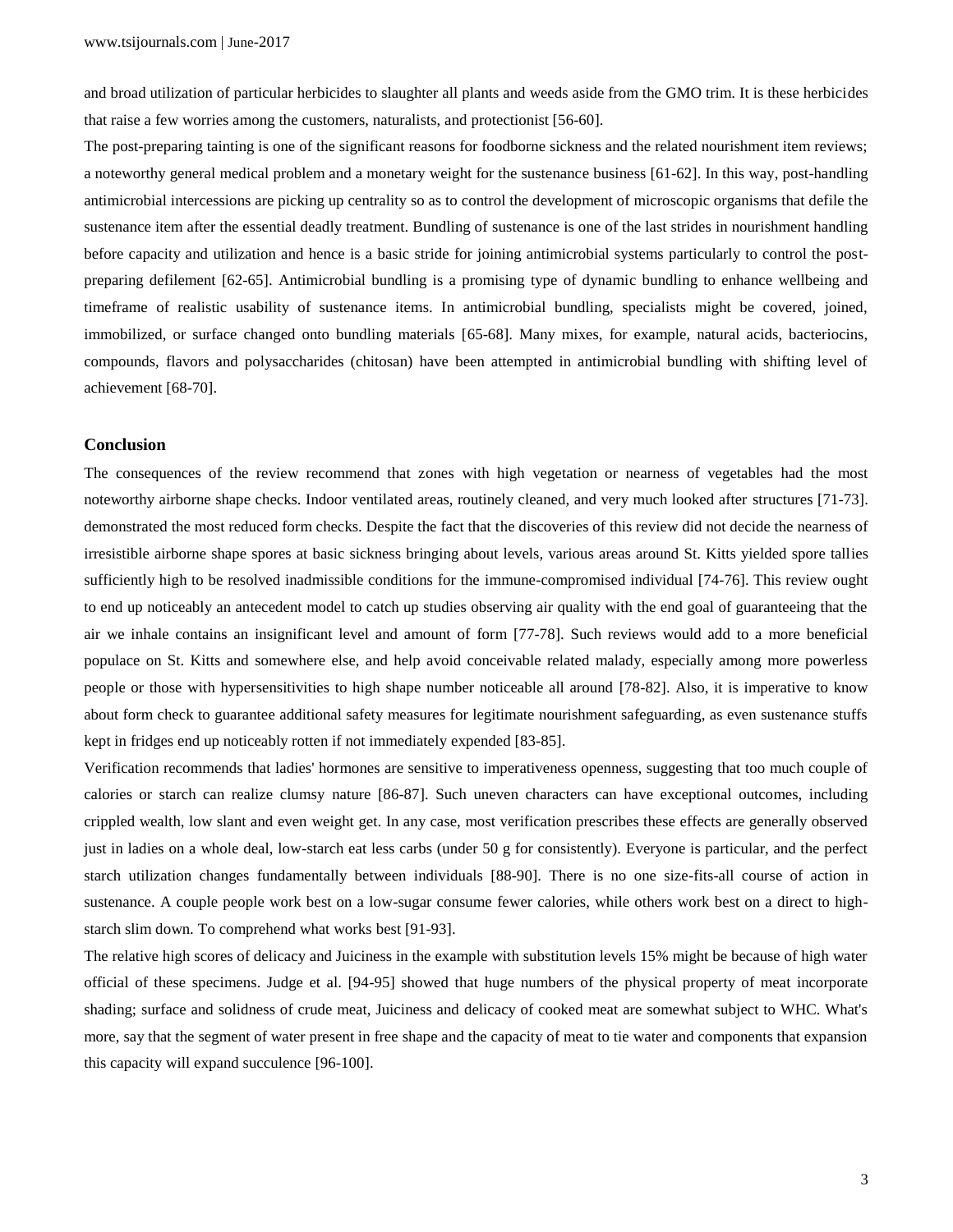### **REFERENCES**

- 1. Kapica C, Weiss W. Canned Fruits, Vegetables, Beans and Fish Provide Nutrients at a Lower Cost Compared to Fresh, Frozen or Dried. J of Nutritional Food Sci. 2012;2:131.
- 2. Aldasoro M. Healthy Nutrition, Phytonutrients and Alzheimer's disease. J nutr disorders Ther. 2011;1:e102.
- 3. Bjørklund G and Chart and M. Nutritional and Environmental Influences on Autism Spectrum disorder. J Nutr Disorders Ther. 2016;6:e123.
- 4. Nasser I. Role of Protein-Based Food (PBF) in Combating Under nutrition; Milk and Eggs as an Example. J Nutr Disorders Ther. 2016;6:184.
- 5. Hayes CR and Carbone ET. Food Justice: What is it? Where has it been? Where is it going? J Nutr Disorders Ther. 2015;5:179.
- 6. Danasekaran R. Probiotics as Dietary Supplements in Maintaining Health. J Food Nutr Disor. 2014;S1-006.
- 7. Sachithananthan V. Nutritional Status, Dietary Profile and Selected Lifestyle Attributes of Adolescents and Early Adults in Benghazi, Libya. J Nutr Food Sci. 2013;2:3.
- 8. Shridhar G. Modern Diet and its Impact on Human Health. J Nutri Disorders Ther. 2015;5:430.
- 9. Aslam MN and Varani J. The Western-Style Diet, Calcium Deficiency and Chronic Disease. J Nutr Food Sci. 2016;6:496.
- 10. Agarwal A. Nutrition Disorders. J Nutri Disorders Ther. 2015;S1:e001.
- 11. Daradkeh G. Dietary Habits and Intakes Associated with Obesity and Overweight among Adolescents in the State of Qatar. J Nutri Disorders Ther. 2015;S1:005.
- 12. Jain S and Singh SN. Calorie Restriction An Approach towards Obesity Management. J Nutri Disorders Ther. 2015;S1:006.
- 13. Agarwal A. Childhood Obesity. J Nutri Disorders Ther. 2015;5:e122.
- 14. Lee K. Body Composition and Metabolic Risk Variables for Obesity in Korean Healthy Women. J Nutri Disorders. Ther. 2015;5:167.
- 15. Seike K.. Questionnaire Survey for Assessing the Present Condition of Children with Eating Disorders in Japanese Schools. Health Edu Resc Dev. 2016;4:163.
- 16. Sadeh-Sharvit S. The Impact of Maternal Eating Disorders and Spousal support on Neurodevelopmental Trajectories in their Toddlers. J Eating Disorders. 2015;1:102.
- 17. Compte EJ and Duthu F. Eating Disorders are Still Considered to be a Female Psychopathology? Int J Emerg Ment Health. 2015;17:570-572.
- 18. Lundblad S. Affect-Group Intervention for Alexithymia in Eating Disorders. Int J Emerg MentHealth. 15;17:219- 223.
- 19. Mahmood A and Bibi Z. Eating Disorders among MBA Students in a Business School of Karachi. J Nutr Food Sci. 2014;4:309.
- 20. Giner-Bartolome C. The Influence of Personality Traits on Emotion Expression in Bulimic Spectrum Disorders: Eur Eat Disorder Review. 2016;24:320-328.
- 21. Ristic-Medic D and Vucic V. Dietary Fats and Metabolic Syndrome. J Nutri Food Sci. 2013;1:8
- 22. Harrison K and Cantor J. The relationship between media consumption and eating disorders. J Comm. 1997;47:40- 67.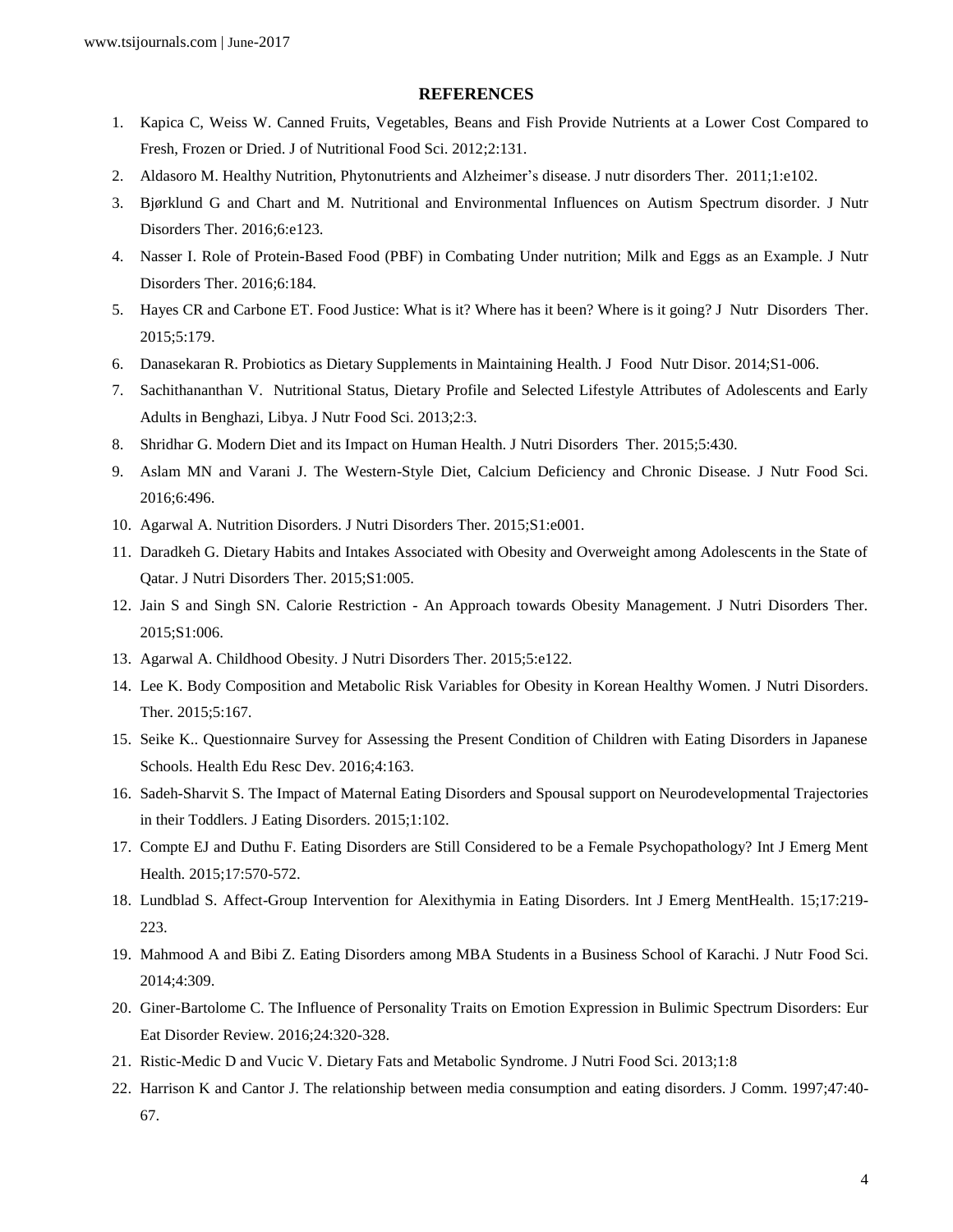- 23. Khalaf A. Undernutrition Risk, Overweight/Obesity, and Nutritional Care in Relation to Undernutrition Risk among Inpatients in Southwestern Saudi Arabia. A Hospital- Based Point Prevalence Study. J Nutri Disorder Ther. 2011;1:104.
- 24. Rastmanesh R and Gluck ME. Food Offerings: A Major Factor Impeding Adherence with Weight Loss Diets in Overweight and Obese Individuals. J Nutri Disorder Ther. 2013;3:122.
- 25. Simovska VP. Effects of Diet and Physical Activity in an Integrated CVD and T2DM Prevention at High Risk Abdominal Obese Individuals. J Nutri Disorder Ther. 2013;3:e108.
- 26. Amianto F. Depressive and Anxiety Symptoms in the Outcome of Eating Disorders: 8-Year Follow-Up. J Depr Anxiety. 2014;S2:007.
- 27. Timofeeva E and Calvez J. Neuronal Substrate of Eating Disorders. Brain Disorder Ther. 2014;3:121.
- 28. DeBate RD. Psychosocial and Skill-based Differences between Dental and Dental Hygiene Students Regarding Secondary Prevention of Eating Disorders. J Dent oral Hygiene. 2014;2:123.
- 29. Edmonds RG. A New generation of Eating Disorders-Not only for girls. J psychiatry. 2012.
- 30. Freeman. Eating Disorders in Males: A Review. J Psychiatry. 2005;8:58-64.
- 31. Faghri P and Mignano C. Overweight and Obesity in High Stress Workplaces. J Nutri Disorder Ther. 2013;3:e110.
- 32. Monell E. Emotion dysregulation, self-image and eating disorder symptoms in University Women. J Eat Disorder. 2015;3:44.
- 33. Al-Agha A. Does Infant's Feeding Contribute to Childhood Obesity?. J Nutri Disorder Ther. 2015;5:168.
- 34. Faghri P and Buden J. Health Behavior Knowledge and Self-efficacy as Predictors of Body Weight. J Nutri Disorder Ther. 2015; 5:169.
- 35. Napples L. Obesity and its Therapy: A Short Review. J Nutri Disorder Ther. 2015;5:170.
- 36. Samadi M. Green Coffee Bean Extract as a Weight Loss Supplement. J Nutri Disorder Ther. 2015;5:180.
- 37. Faghri PD and Budden J. Overtime, Shift Work, Poor Sleep and the Effects on Obesity: A Public Health Problem. J Nutri Disorder Ther. 2016;6:e126.
- 38. Lemon TI. 2,4 Dinitrophenol-A Danger for Patients with Drug Use Issues and Eating Disorders Alike. J Sports Med Doping Stud. 2013;3:121.
- 39. Frugé AD l. Associations between Obesity, Body Fat Distribution, Weight Loss and Weight Cycling on Serum Pesticide Concentrations. J Food Nutri.Disorder. 2016;5:3.
- 40. Nivedita N. Oxidative stress and abnormal lipid profile are common factors in students with eating distress. J Eat Disorder. 2015;3:42.
- 41. Golden NH. Eating disorders in adolescents. J Adolescent Health. 2003;33:496-503.
- 42. Gritti A. Subject at Risk for Eating Disorders: Study of a Population of Children Aged between 8 and 13 Years. J Nutri Disorder Ther. 2016;5:3.
- 43. Hoek HW and Hoeken Van D. Review of the prevalence and incidence of eating disorders. J Food Nutr Disorder. 2003;34: 383-396.
- 44. Le KDL. Systematic review and meta-analysis of preventive interventions for eating disorders. J Eat Disorder. 2015;3:035.
- 45. Murray SB. Evolving eating disorder psychopathology: conceptualising muscularity-oriented disordered eating. J Psychiatry. 2016;208:414-415.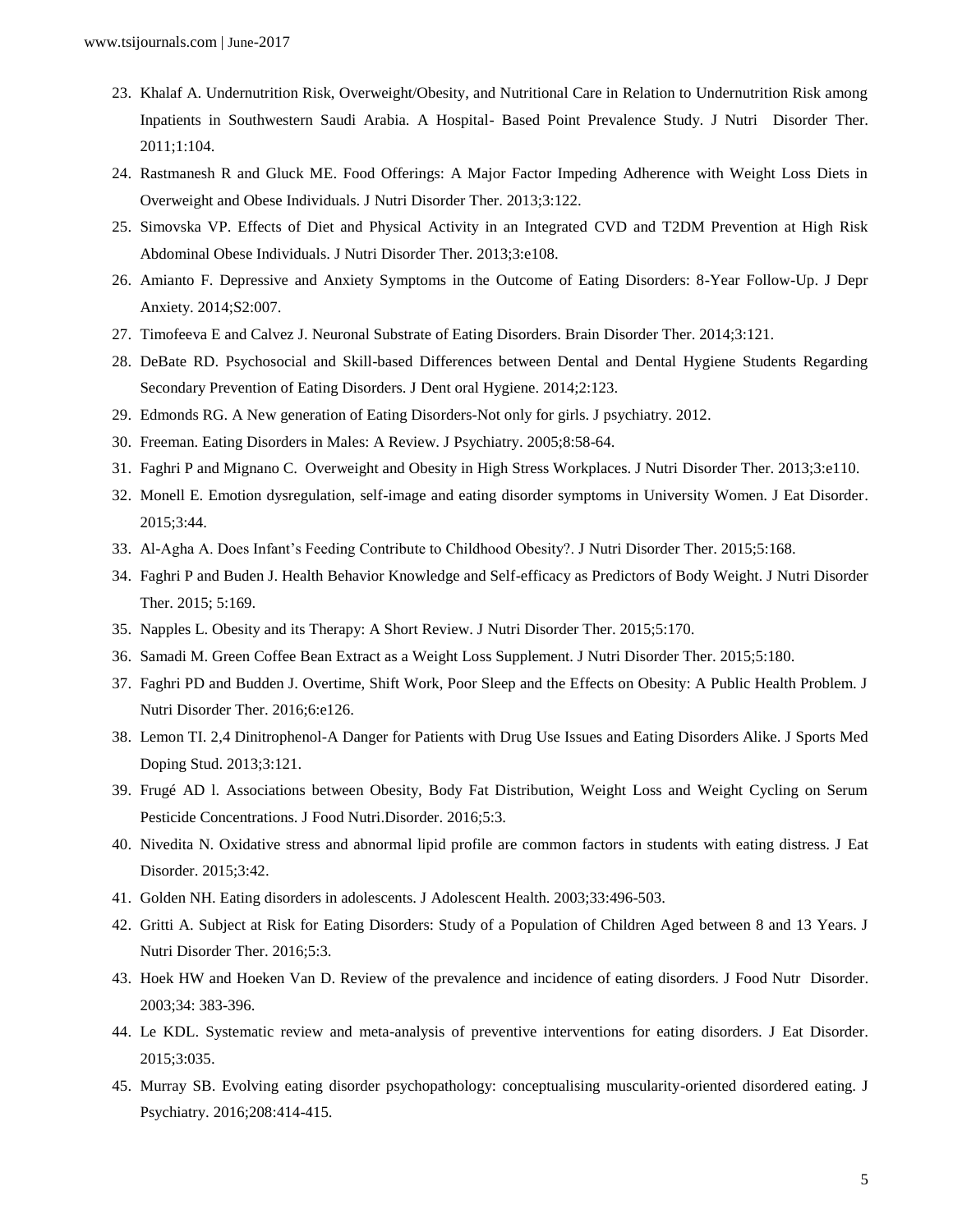- 46. Mulkerrin U. How well does Anorexia Nervosa fit with personal values?. An exploratory study. J Eat Disorder. 2016.
- 47. Foagarty S and Ramjan LM. Factors impacting treatment and recovery in Anorexia Nervosa: qualitative findings from an online questionnaire. J Eat Disorder. 2016;4:18.
- 48. Parente ÉB. The Effects of High-Fat or High-Carbohydrate Diet on Intramyocellular Lipids. J Food Nutri Disorder. 2014;3:6.
- 49. Stuart AR. Eating Disorders, Exercise Dependence and Body Image Dissatisfaction in Female Age Group Ironman Triathletes. J Food Nutri Disorder. 2015;4:4.
- 50. Higgins MK. Factors associated with self-identification of an eating disorder history among latinas meeting criteria for past or current eating disorders. Int J of eat Disorder. 2016.
- 51. Cooper Z and Fairburn C. The eating disorder examination: A semi-structured interview for the assessment of the specific psychopathology of eating disorders. Int J eat Disorder. 1987;6:1-8.
- 52. Alissa EM. Relationship between Diet Habits and Adiposity Measures among Medical and Para-Medical Students. J Food nutri Disorder. 2015;4:5.
- 53. Chakraborty K, Basu D. Management of anorexia and bulimia nervosa: An evidence-based review. J Psychiatry. 2010;52:174-186.
- 54. Worobey J. Preventing Infant Obesity It's Never too Soon to Start. J Food Nutri Disorder. 2013;2:1.
- 55. Payne AJ. Effect of Environmental Factors on Obesity: A Quantile Regression Approach. J Biom Biostat. 2016;7:293.
- 56. Harris A. Obesity-related Dietary Behaviours among Racially and Ethnically Diverse Pregnant and Postpartum Women. J Pregnancy. 2016;3:238.
- 57. Colombo R. Overweight-Obesity Prevalence in Children of North-West Italy: Efficacy of Counseling. J Gastrointest Dig Sys. 2015;5:337.
- 58. Ward A. Follow-up mortality study of compulsorily treated patients with anorexia nervosa. I J Eat Disorder. 2016;49:435.
- 59. Paolo B. No Risk of Anorexia Nervosa in Young Rhythmic Gymnasts: What are the Practical Implications of what is Already Know?. J Nutri Disorder Ther. 2013;3:e115.
- 60. Goh Kye HR. A Case Series Investigation between Transaminitis and the Improvement in Body Mass Index Trend among Patients with Anorexia Nervosa and Eating Disorder not Otherwise Specified of the Anorexia Nervosa Type. Nutri Hospitalaria. 2015;2:3.
- 61. Miguelsanz MJM. Nutritional approach of inpatients with anorexia nervosa. Nutri Hospitalaria. 2016;33:258.
- 62. Morris J and Twaddle S. Anorexia nervosa.J Nutri Disorder Ther. 2007;334:894-898.
- 63. Sidiropoulos M. Anorexia Nervosa: The physiological consequences of starvation and the need for primary prevention efforts. J Medicine. 2007;10:20-25.
- 64. Bora E and Kose S. Meta-analysis of theory of mind in anorexia nervosa and bulimia nervosa: A specific İmpairment of cognitive perspective taking in anorexia nervosa?. I J Eat Disorder. 2016.
- 65. Filla C. Self-Reported Changes in Weight, Food Intake, and Physical Activity from High School to College. J Nutri Disorder Ther. 2013;3:129.
- 66. Tetzlaff A. Family Functioning in Adolescents with Binge-Eating Disorder. Eur Eat Disord. Rev.2016.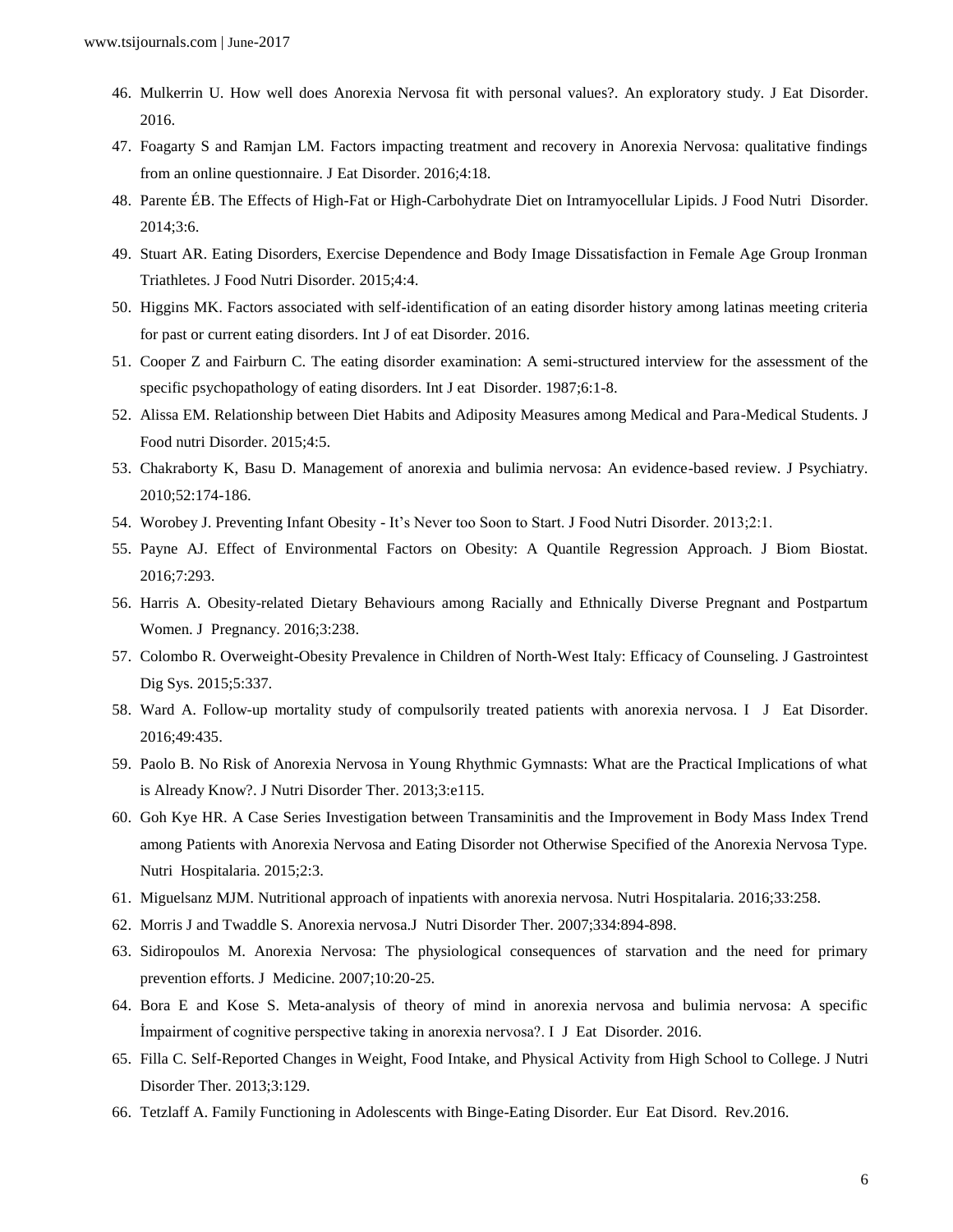- 67. Carpenter CL. Food Addiction: Cause or Consequences of Obesity. J Nutri Food Sci. 2012;2:e110.
- 68. Campbell SC and Gotthardt JD. Sensing Fat in the Diet: Implications for Obesity Outcomes. J Nutri Food Sci. 2012;2:e115.
- 69. Roongpisuthipong C. Effect of Egg Consumption in Overweight and Obese Hypercholesterolemic Women. J Nutri Food sci. 2012;2:163.
- 70. Turconi G. Home Environment and Children Obesity: What a Parent has to Do?. J Nutri Food sci. 2013;3:e118.
- 71. Rausch R. Nutrition and Academic Performance in School-Age Children The Relation to Obesity and Food Insufficiency. J Nutri Food sci. 2013;3:190.
- 72. Kamanemi S. MicroRNA Regulated Macrophage Activation in Obesity. J Nutri Food sci. 2013;3:217.
- 73. Alemu E. Prevalence of Overweight and/or Obesity and Associated Factors among High School Adolescents in Arada Sub city, Addis Ababa, Ethiopia. J Nutri Food sci. 2014;4:261.
- 74. Kristensen NB and Pedersen O. Targeting Body Weight Regulation with Probiotics: A Review of Randomized Trials in Obese and Overweight People Free of Co-morbidities. J Nutri Food sci. 2015;5:422.
- 75. Chia M. Obesity and Disordered Eating in Youth-Discernment and Sensitivity are Required. J Obes Eat Disorder. 2015.
- 76. Marks R. Sleep, Disturbances of Sleep, Stress and Obesity: A Narrative Review. J Obes Eat Disorder. 2015;2:2.
- 77. Lopez-Hernandez D. Support the Research in the Field of Obesity, Eating Disorders and Weight Management. J Obes Eat Disorder. 2015;1:1.
- 78. Marks R. Knee Osteoarthritis, Obesity and Exercise Therapy-A Complex Issue. J Obes Eat Disorder. 2016;2:2.
- 79. Sagna Y, et al. Obesity and Metabolic Syndrome in a Burkina Faso Urban Area: Prevalence, Associated Factors and Comorbidities. J Nutri Disorder Ther. 2014;4:141.
- 80. Wassie MM. Weight Gain and Associated Factors among Adult Tuberculosis Patients on Treatment in Northwest Ethiopia: A Longitudinal Study. J Nutri Disorder Ther. 2014;4:143.
- 81. Huffman FG. Obesity Indicators and C reactive Protein in African and Haitian Americans with and without Type 2 Diabetes. J Nutri Disorder Ther. 2014;4:145.
- 82. Faghri P. Sedentary Lifestyle, Obesity, and Aging: Implication for Prevention. J Nutri Disorder Ther. 2015;5:e119.
- 83. Mohamed SM. Childhood Obesity: Epidemiology, Determinants, and Prevention. J Nutri Disorder Ther 2015;5:156.
- 84. Gebremichael B and Chere A. Prevalence of Childhood Overweight and Obesity and its Determinant Factors Among Elementary School Children in Addis Ababa, Ethiopia: A Cross Sectional Study. J Nutrit Disorder Ther. 2015;S1:002.
- 85. Alzaheb R. The Crisis of Obesity. J Nutri Disorder Ther. 2015;S1:004.
- 86. Spitzer R. Binge eating disorder: Its further validation in a multisite study. I J Eat Disorder. 1993;13:137-153.
- 87. Andrade JC. Factors Associated with Hypertension and Overweight in Metallurgical Workers: A Cross-Sectional Study. J Food Nutri Disorder. 2015;4:1.
- 88. Demori I and Grasselli E. Stress-Related Weight Gain: Mechanisms Involving Feeding Behavior, Metabolism, Gut Microbiota and Inflammation. J Nutri Food Sci. 2016;6:457.
- 89. Da Silva WAM. The Cognitive Function of Wistar Rats Subjected to Cafeteria Diet and to Chronic Stress. J Obes Eat Disorder. 2016;2:12.